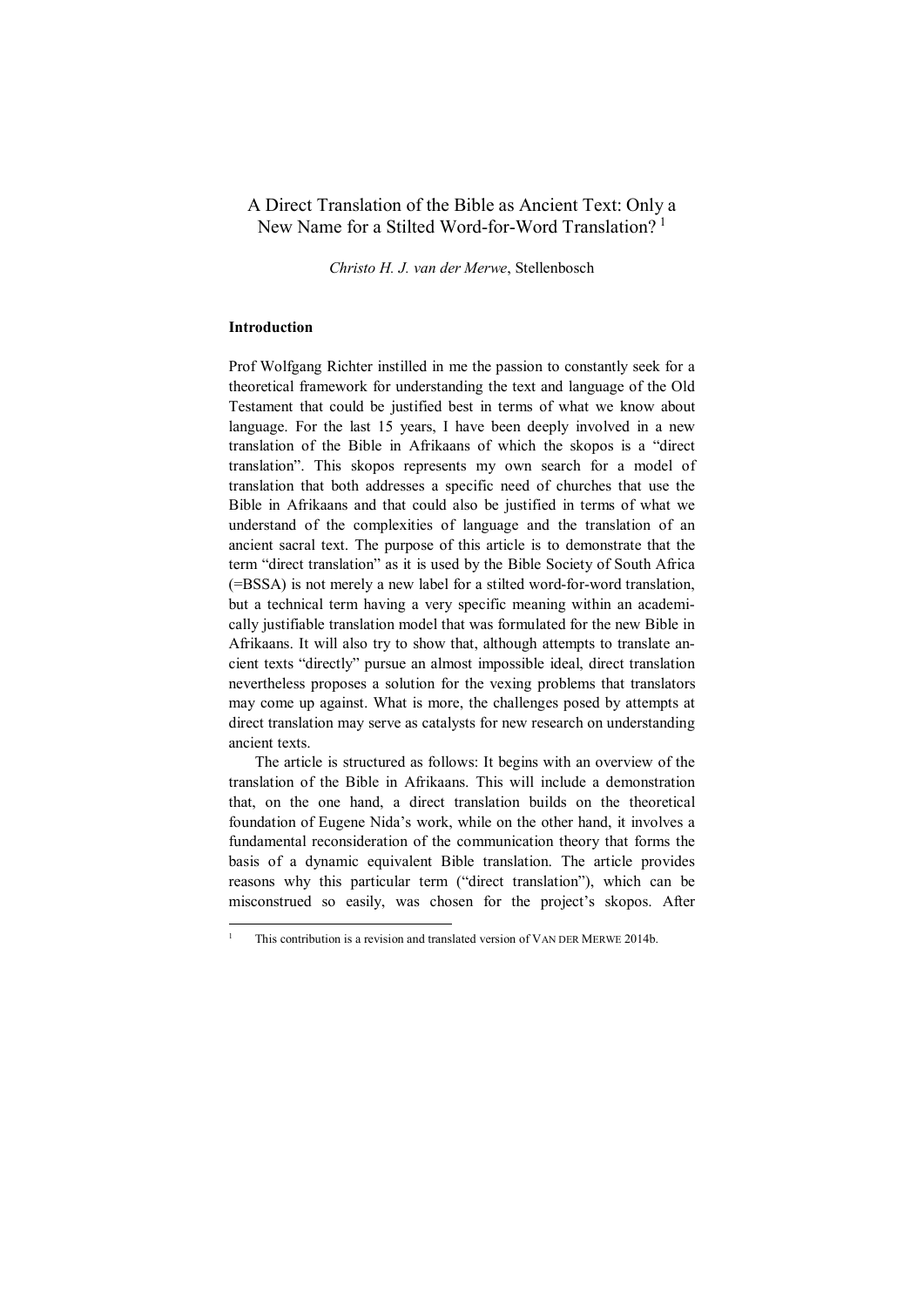formulating the theoretical points of departure of this translation, the value and especially the challenges of a direct translation will be indicated with reference to a number of examples from Judges 6–8. In the light of these challenges, the article will conclude by indicating briefly how this kind of translation offers new horizons for research on understanding and translating ancient texts.

# **Afrikaans translations**[2](#page-1-0)

The first complete and official Bible in Afrikaans was published in 1933. This concordant translation was revised in 1953. Since the 1960s, however, serious questions have arisen about the idea that the only way to remain faithful to the source text would be to translate it word for word as far as possible. With regard to Bible translation, a pioneer in addressing this challenge was Eugene Nida. He argued that a Bible translation had to convey the biblical message (STINE 2004, 38) and that people communicated, not by means of words, but rather through the meaning of sentences and texts in their cultural context.

Nida's passion for Bible translations that communicated with contemporary readers and that were based on "scientific" principles captured the imagination of translation agencies worldwide (CARSON 1993, 38–41). The vast majority of Bibles that appeared in various languages during the second half of the 20th century were dynamic-equivalent translations. This was the background to the publication of the 1983 translation of the Bible in Afrikaans.

In the initial enthusiasm about Bible translations that "talked" to contemporary people, two very important aspects were often overlooked. First, Nida's initiatives were driven mainly by a vision to prepare Bibles for the mission field (STINE 2004, 27–54). The needs of existing churches were not the most important consideration. Second, Nida's translation model was based on a communication theory and a view of language and meaning that prevailed in his time. According to the communication model that was current then, what could be said in any language A could also be said in language B. For this purpose, the codes of language A had to be broken down into kernel clauses that expressed the content communicated in language A. The content then had to be recoded according to

<span id="page-1-0"></span><sup>&</sup>lt;sup>2</sup> Only Afrikaans Bible translations that were prepared by a Bible society at the request of churches are discussed in this section.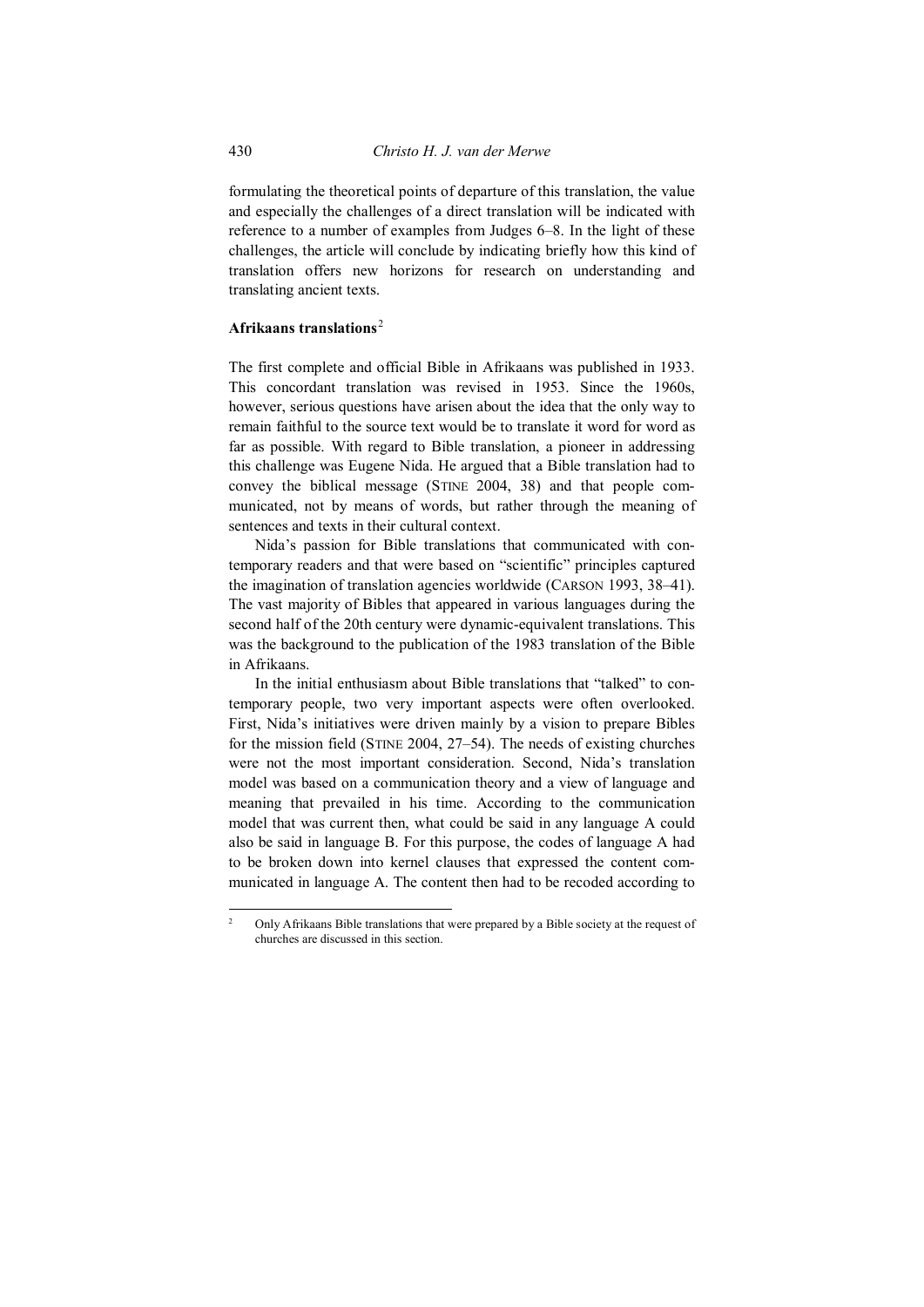the codes of language B. This code model assumed that linguistic symbols were containers in which the full content of a language was packaged and that the content could be deciphered and repacked by means of the translation process.<sup>[3](#page-2-0)</sup> However, linguistic symbols typically are contextualised by the entire conceptual world of speakers and their communities, and Nida's model of communication did not take this fundamental fact into account.

Although Nida is regarded as the father of modern Bible translation theory, criticism of his approach began to grow from various sources in the 1990s. [4](#page-2-1) In translation studies, the emphasis shifted from attempts such as Nida's  $-$  i.e. to instruct translators how to attain equivalence between the source and target language at word, sentence and text level – towards descriptive research on all the processes that are typically involved in translation projects, as well as the norms and considerations that play a role in individual projects. [5](#page-2-2) These can range from general cognitive, sociocultural, organisational, situation-specific and textual frameworks to specific lexical frameworks involved in the process. [6](#page-2-3) In particular, insight was gained into determining the "normative" role of the expected *function*  that a specific translation had to perform according to those who had commissioned it. This kind of empirical information on the complexities of translation made it increasingly clear that Nida's translation model was not really a translation theory, but rather an attempt to provide guidelines for the practice of Bible translation based on past insights into communication and translation and on abundant experience at the grassroots level. [7](#page-2-4) Developments in translation studies, as well as new insights into how the meaning of words works, [8](#page-2-5) required a more sophisticated and comprehend-sive model of translation than Nida's.<sup>[9](#page-2-6)</sup>

Linguists, for example, increasingly became aware that human language shows all the typical characteristics of a complex system that is completely embedded in the culture, philosophy of life and world view of

See NIDA AND TABER 1969

<span id="page-2-1"></span><span id="page-2-0"></span>See GENTZLER 2002, 44-65. Not all the criticism was always justified; see STATHAM 1997, 31–38.

See SNELL-HORNBY 2006, 47-67.

<span id="page-2-2"></span>See WENDLAND AND WILT 2008, 6.

See PATTEMORE 2007, 21-63.

<span id="page-2-5"></span><span id="page-2-4"></span><span id="page-2-3"></span><sup>8</sup> For a brief overview of the most recent developments in lexical semantics, in particular cognitive semantics, see GEERAERTS 2010, 182–287.<br>For an overview of developments in translation studies since 1970, see NAUDÉ 2002.

<span id="page-2-6"></span>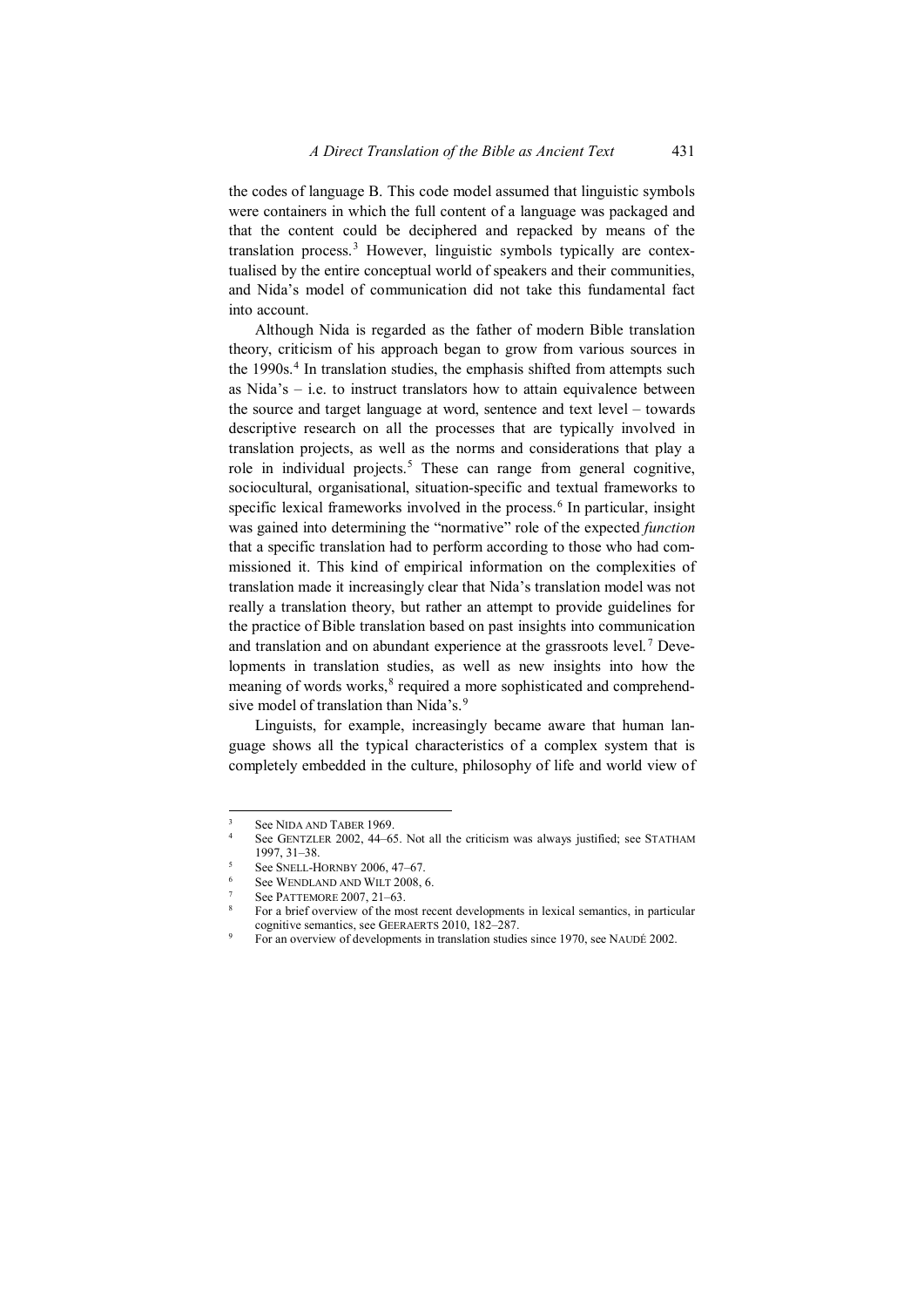a speech community, as well as its individual speakers.<sup>[10](#page-3-0)</sup> The meaning of words – specifically how meaning develops and functions in certain contexts – often cannot be "recoded" from one language to another merely by means of a translation equivalent.

The above reality is one reason why Nida's code model of communication had to be replaced with an inferential model of communication, according to GUTT 2000, 22–55. According to an inferential model, Bible translation should be regarded as a complex form of secondary communication, which implies that, unless the cognitive world of the modern-day reader is broadened to bring it closer to that of the people of the Biblical world, any Bible translation can be misconstrued very easily.

When the Church Advisory Committee for the Bible in Afrikaans, which serves as a forum for all churches that use the Bible in Afrikaans, approached the Bible Society of South Africa (=BSSA) in the 1990s with a request for an Afrikaans translation of the Bible that was closer to the source text, the BSSA was confronted with a dilemma. In the light of developments in modern linguistics and translation studies, the translative points of departure of the 1933/1953 as well as the 1983 translations could no longer be justified.<sup>[11](#page-3-1)</sup> Furthermore, most translation agencies throughout the world had concentrated on preparing dynamic-equivalent translations during the preceding three decades. The theoretical foundation for a comprehensible "church Bible" that adhered as closely as possible to the source text had received little attention. The BSSA convened a symposium in Kempton Park in August 2001. The purpose of the symposium was to take stock of all developments that could be relevant in the preparation of a new Bible translation.<sup>[12](#page-3-2)</sup> On the strength of the insights gained from this symposium, the Church Advisory Committee launched an initiative to develop a thoroughly academically justifiable model for the kind of Bible that the churches would like to have. Further particulars of the negotiation process to determine whether churches indeed wanted a direct translation are provided in VAN DER MERWE 2012.

The first pillar of the new framework was the insights of the German translation studies scholar Christiane Nord. Nord considers the starting point of any translation project to be the primary function that the trans-

<span id="page-3-2"></span><span id="page-3-1"></span><span id="page-3-0"></span><sup>&</sup>lt;sup>10</sup> See MUNNÉ 2013, 175–196.<br><sup>11</sup> See VAN DER MERWE 1999, 293–306.

See NAUDÉ AND VAN DER MERWE 2002.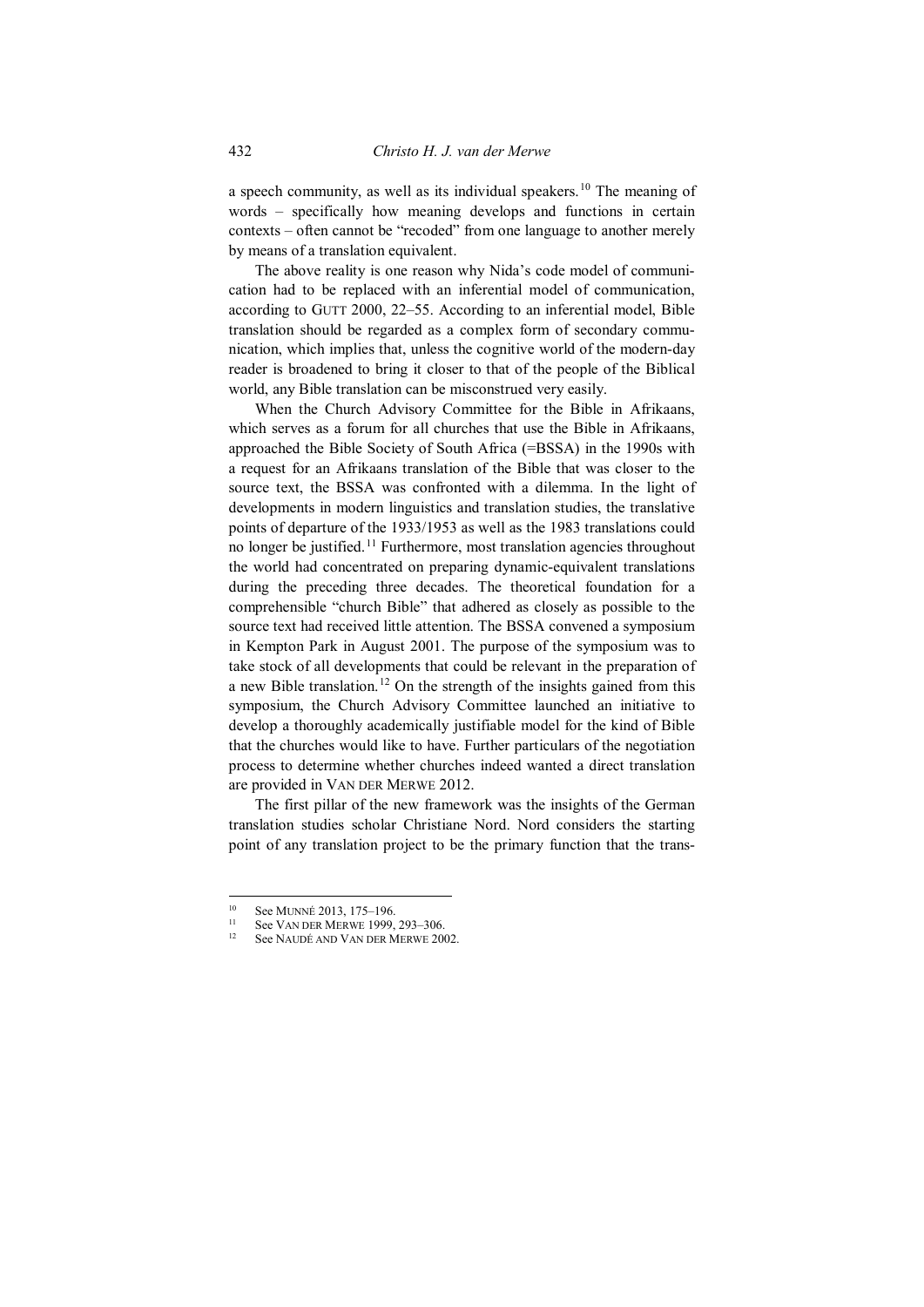lation should perform according to the commissioner thereof. [13](#page-4-0) A variety of functions can be distinguished, which can be divided broadly into instrumental and documentary translations. A typical example of instrumental translations is advertisements, where the source text may be completely subordinate to the function of the translation. The most important question in these cases would be whether the advertisement serves its purpose; that is, whether the advertisement "works". In documentary translations, on the other hand, the source text plays a key role; for example, when the constitution of a country or religious texts, such as the Bible, are translated.

NORD 2001 argues that, in documentary translations, professional translators should go about their work with a multi-faceted loyalty: loyalty to the commissioner of the translation (and by implication the target language reader) as well as loyalty to the author of the source text. In practice, this means that the translator has to carry out the instructions of the commissioner and meet his/her expectations. Furthermore, because the translator possesses professional knowledge about the complexity of translation as well as the source text, the translator must spell out the full implications of the commissioner's expectations to him or her, especially during the preceding negotiation process. Strategies must also be negotiated to ensure that the translation meets the commissioner's expectations while remaining loyal to the author of the source text.

In the case of religious texts, church traditions and translations that readers are accustomed to (readers' "subjective theories" according to NORD 2001, 187–193) also play a very important role. Even traditional translation choices that, technically considered, are not academically justifiable must be handled with great circumspection. If, for instance, the translation has to keep closer to the source text, the name of "the Lord" is actually Yahweh. However, a new church Bible that "changes" the name of "the Lord" would probably be unacceptable to most churches.

The value of Nord's model lies in its attempt to consider all the factors that play a role in the practice of translation. All the knowledge, skills, tasks and procedures required for a specific translation project can be spelt out with reference to these considerations. Nonetheless, the function of the translation according to the commissioner thereof is always the focal point of this process. This function must be negotiated thoroughly in advance and then spelt out in the form of a translation brief and its skopos, which

<span id="page-4-0"></span>See NORD 1997.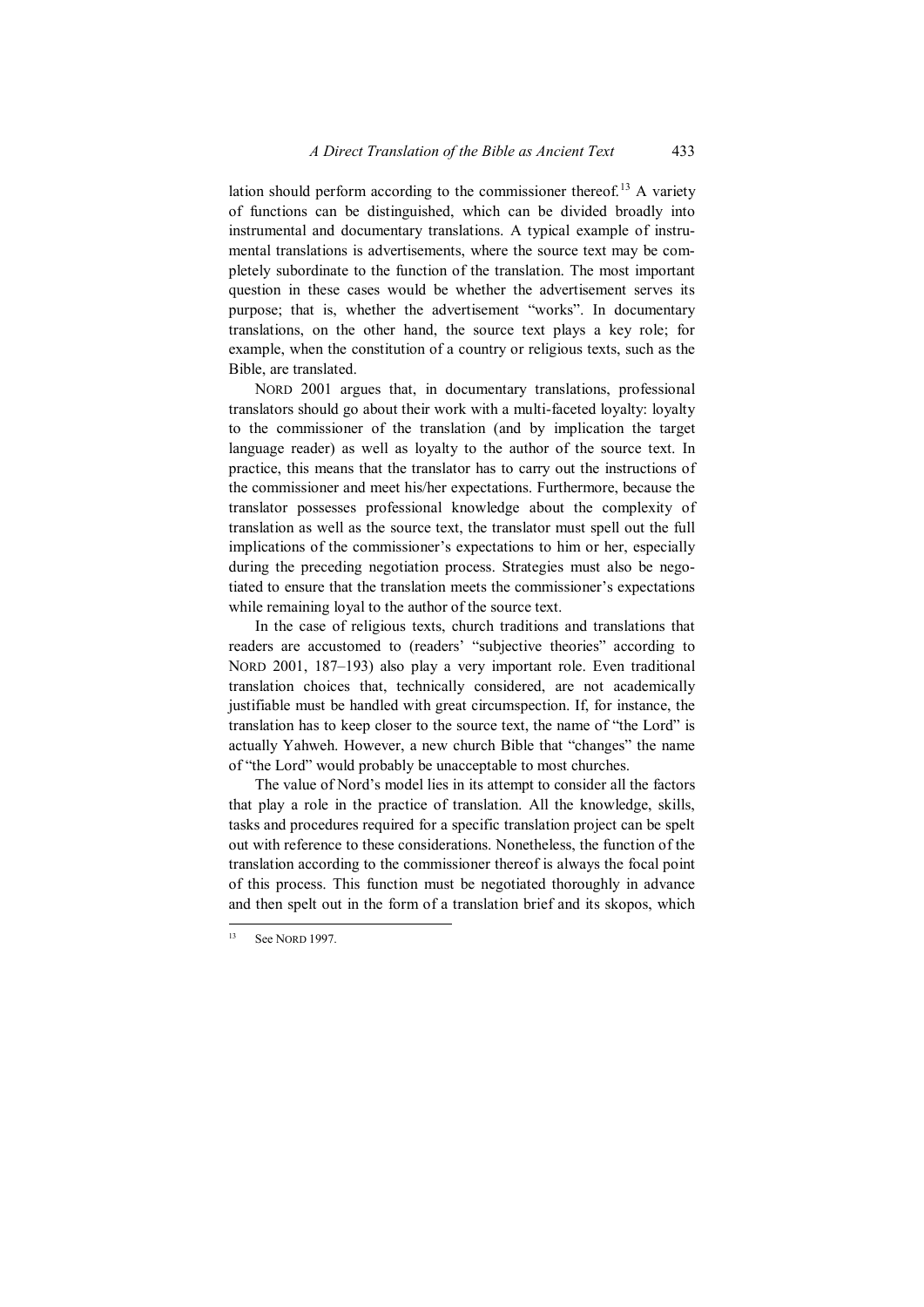will serve as a contract for the particular translation task. Translators make translation decisions in accordance with the translation brief and skopos, whereupon the commissioner will also evaluate the translation in the light of the brief and skopos.

The negotiated translation brief for the new Bible in Afrikaans reads: "Create a clearly understandable, source-text-oriented Afrikaans translation of the Bible that is suitable for reading and use in church services as well as catechism, Bible study and personal use." The skopos of the translation is that it should be a *direct translation*. [14](#page-5-0)

#### **Why is the skopos a direct translation?**

Ernst-August Gutt undertook his PhD research under Deirdre Wilson at University College in London. Wilson and Dan Sperber were the founders of the relevance theory, <sup>[15](#page-5-1)</sup> which is an inferential communication theory.<sup>[16](#page-5-2)</sup> According to this communication model, more factors are involved in the coding and decoding of linguistic symbols than the codes used by the speaker and the hearer, as the code model that Nida used would imply. The conceptual worlds of the speaker and the hearer also play a fundamental role. In a typical communication process, the speakers formulate their utterances by means of expressions as well as the conceptual world that their expressions presuppose, based on their assumptions about the codes and the conceptual world of their presumed audience.

Against this background, GUTT 2000 claims that Bible translation is a very difficult form of secondary communication – "very difficult" because of the immense distance in time and space between the present setting on the one hand and the source text and culture of the past on the other hand; "secondary" because the translator, as a third party, has to reconstruct what the authors of the ancient texts wanted to say to their audience.

Unlike Nida, Gutt does not attempt to instruct how Bible translators should go about their task. Instead, his goal is to characterise and explain the realities of Bible translation as a communication process with reference to the inferential model of communication. GUTT 2000, 200 puts it

<span id="page-5-2"></span><span id="page-5-1"></span><span id="page-5-0"></span> <sup>14</sup> Also see HTTP://WWW.NUWEKERKBYBEL.CO.ZA.

See SPERBER AND WILSON 1986.

The inferential model of communication is not without shortcomings. See SCHIFFRIN'S 1994, 391–405 critical comparison of the code, inferential and interactive models of communication. The value that the inferential model and relevance theory do hold for Bible translation is supported by empirical research that HILL 2006 reports on.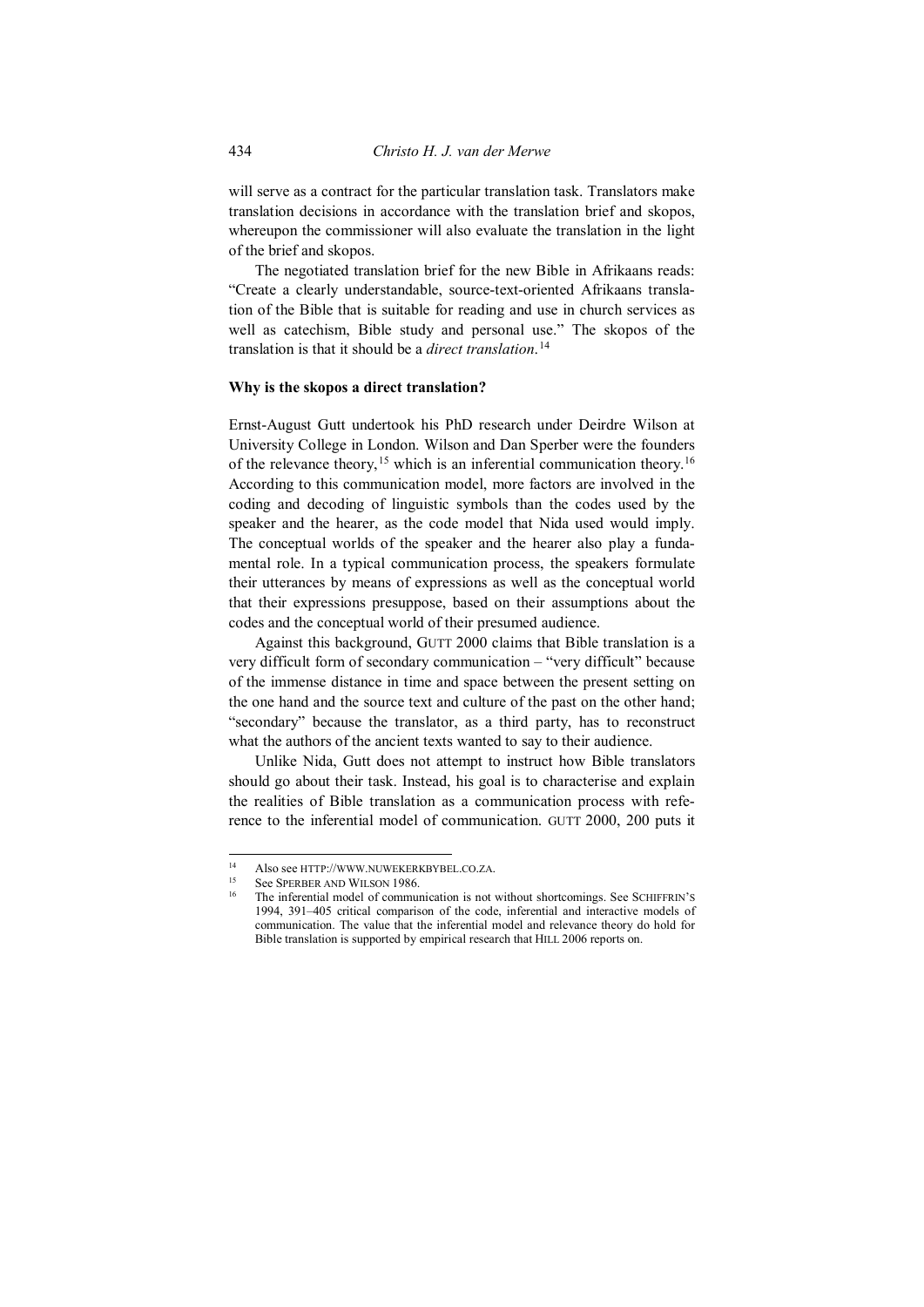this way: "The account of translation given here is neither descriptive nor prescriptive in its thrust, but explanatory ... It rather tries to understand what causal interdependencies are at work in translation, and hence to bring out what its conditions for success are."

According to Gutt, Bible translators typically attempt to "resemble" the communicative clues that authors use in the source text "interpretatively". This can be done with reference to the conceptual world of either the contemporary readers of the intended translation (so-called indirect translation) or the first hearers or readers of the source text (so-called direct translation).

Gutt uses the terms *direct* and *indirect translation* by analogy with the terms or concepts *direct* and *indirect speech*. Suppose a grandfather attended a fun run with his family (and grandchildren) and the organiser made an announcement that he could hear clearly. If his grandson would ask, "What is the gentleman saying?" he would probably answer, "He says that ..." Following the word *that*, he would try to formulate the announcement in language that he believed to be understandable to the child. If his wife would ask him the same question, such adjustment would typically be unnecessary. He could quote the speaker directly, answering: He says: "..." In the same way, direct translators of the Bible attempt to quote Ruth (for example) directly in Afrikaans as she would have spoken in those days. The fundamental difference between a direct and an indirect translation is that, in the case of the direct approach, the translated text itself does not need to fit in with the conceptual world of the modern-day reader. The challenge, however, is that the conceptual world of the text must be reconstructed, and this reconstruction often can be extremely provisional. A translator must also establish where and how the conceptual world of readers from the church that has commissioned the translation should be broadened; for instance, by means of introductions to the different Bible books, footnotes, marginal notes, maps, cross-references and a glossary. Establing the extent and content of these paratexts in a principled way is a challenge in itself.

Just like Nida's ideal that a dynamic-equivalent translation should have the same effect on the modern-day reader that the source text had on the first readers, the creation of a direct translation is at best a laudable ideal to pursue. It serves as a heuristic framework that guides the decisionmaking process when addressing the complex variety of considerations that need to be addressed in the translation process.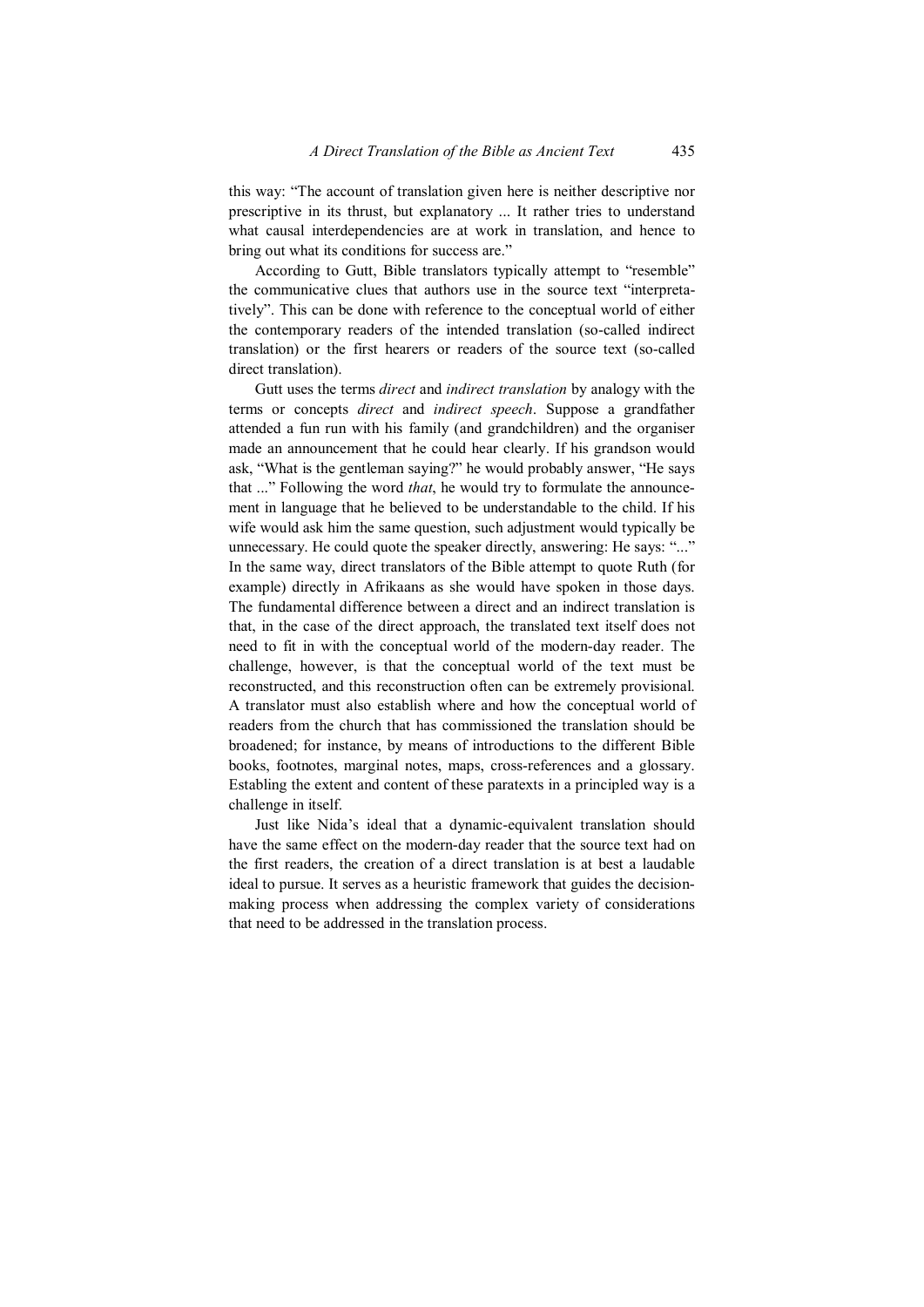According to GUTT 2000, 132–136, the "communicative clues" from the source text are key in the complex process of Bible translation. Communicative clues are, in the words of HATIM 2013, 112, "features built into the text for the purpose of guiding the audience to the intended interpretation. They are textual features which vary in degree of subtlety and which are perceived to be particularly significant for the intended meaning." GUTT 2000, 136–167 distinguishes the following communicative clues:

- 1. Clues indicated by the semantic content of utterances; as GUTT 2000, 136 puts it: "communicating clues arising from semantic representations," for example, the customs of politeness associated with the Biblical Hebrew lexeme רֵגּ") sojourner")
- 2. Clues indicated by the syntactic properties of a particular utterance, for example, the use of "marked" word order
- 3. Clues indicated by discourse markers, for example, "well"
- 4. Clues indicated by the phonetic properties of an utterance, for example, onomatopoeia<sup>[17](#page-7-0)</sup>
- 5. Clues indicated by the use of fixed expressions, for example, ways of greeting and idioms
- 6. Clues indicated by the sound-based properties of poetic language, for example, assonance, alliteration and rhyme.

In a direct translation, therefore, translators attempt to reproduce all these communicative clues in the target language according to reconstructed assumptions about the conceptual world of the source text speakers and hearers.

# **Some examples of the implications of the skopos as "a direct translation"**

In this article I consider only the first and third communicative clues listed above.

<span id="page-7-0"></span><sup>&</sup>lt;sup>17</sup> It is unclear why GUTT 2000, 150–151 and 159 distinguishes between communicative clues that arise from the phonetic characteristics of expressions and onomatopoeia (imitation of sound). Like HATIM 2013:114, I believe that the same kind of communicative clue arises from the phonetic characteristics of expressions.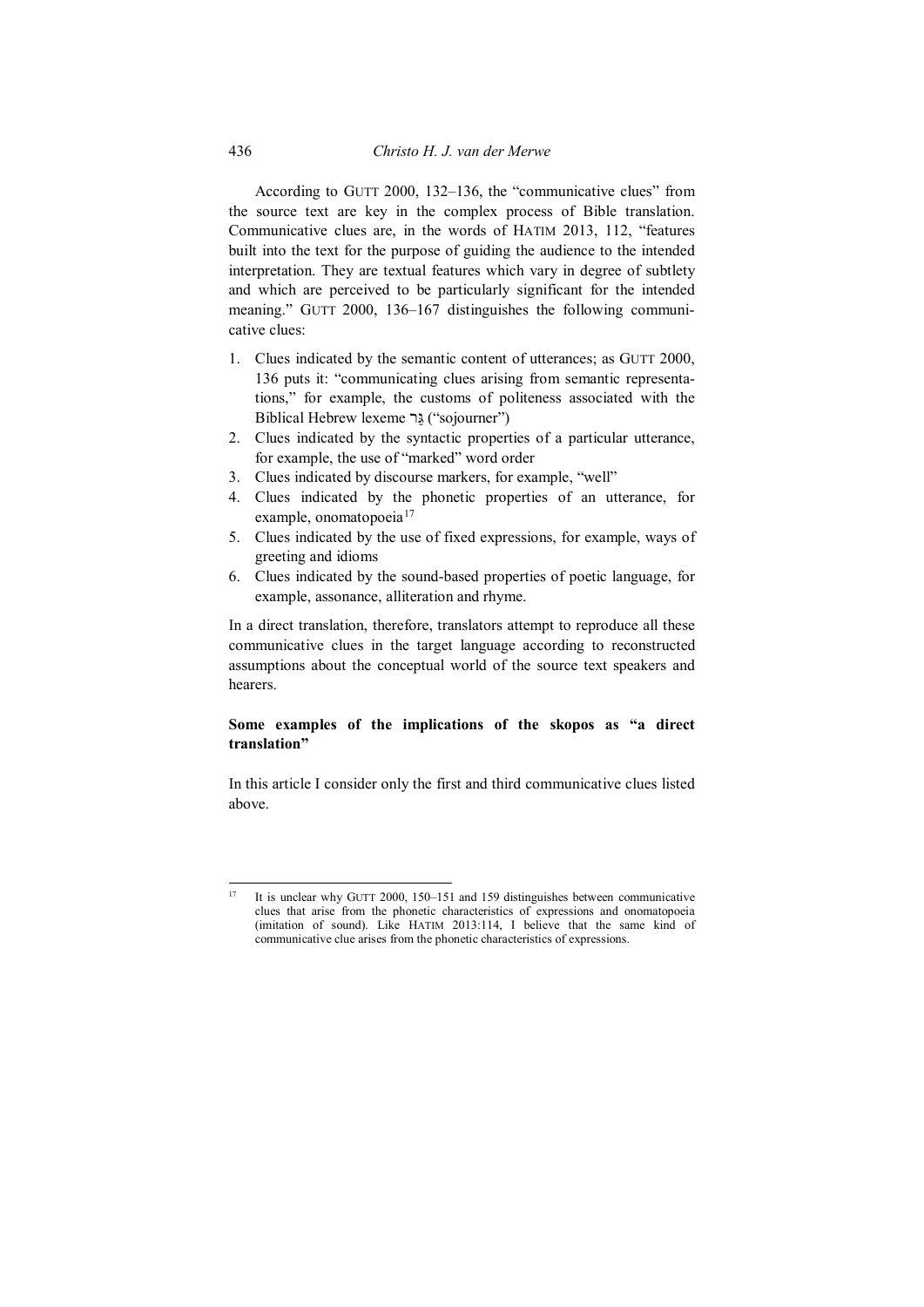#### 1 The semantic potential of an utterance

The term דָי, which is typically translated as "hand" in Afrikaans, occurs 26 times in Judges 6–8. According to KOEHLER AND BAUMGARTNER 1999, 386–387, the term refers to one's forearm or hand. דָי occurs 1 662 times in the Hebrew Bible and can also refer to an animal's paw or a man's penis. However, it is typically used more figuratively, in constructions such as "to be/let in someone's power or care". In Judges 6–8 דָי is a key word, according to GROSS 2009, 434, because the nonfigurative use is strongly profiled; for example "the staff in the hand of the angel" (Judg. 6:21), "to lick/scoop with the hand to the mouth" (Judg. 7:6) and "took provisions and rams' horns in their hand" (Judg. 7:8). The figurative use, according to which "to be in the hand" refers unambiguously "to be in the power", occurs with equal frequency in Judges 6–8; for example, "to give Midian in the hand of Gideon" (Judg. 7:2,7 and 14), "to save Israel through the hand of Gideon" (Judg. 6:36 and 37) and "Gideon's hand became strong" (Judg. 7:11).

Against this background it is worth noting that in Judges 6:13 the Hebrew term ףַכּ) palm of the hand) is used instead of דָי. Gideon says to the Lord, "But now the Lord has given us ... in the palm of the Midianiets." The Lord answers him, "Go … and rescue Israel out of the palm of the Midianites."

It is obvious that this lexically more specific item is used here with a reason. By his choice of words Gideon wishes to slightly increase the appeal value of his question to God by essentially asking, "How is it possible that we are so in the hollow of the hand of the Midianites?" – in other words, so totally at their mercy.

A study of how translators have dealt with this example before shows that most translations at the more literal end of the spectrum "formal – functionally equivalent" translate ףַכּ as hand; for example, the 1953 AFRIKAANSE BYBEL, the NRSV, the ESV, the ELBERFELDER translation, the NJPS and the NIV. Consequently, no difference can be detected between Judges 6:13–14 and Judges 6:1, where דָי is used instead of ףַכּ") die Here het hulle oorgegee in die hand van die Midianiete" ["The Lord delivered them into the hand of the Midianites"]). Many translations at the functionally equivalent end of the spectrum handle this in the same way as the 1983 AFRIKAANSE BYBEL: "Hy het ons oorgegee in die mag van die Midianiete" ["He delivered us into the power of the Midianites"].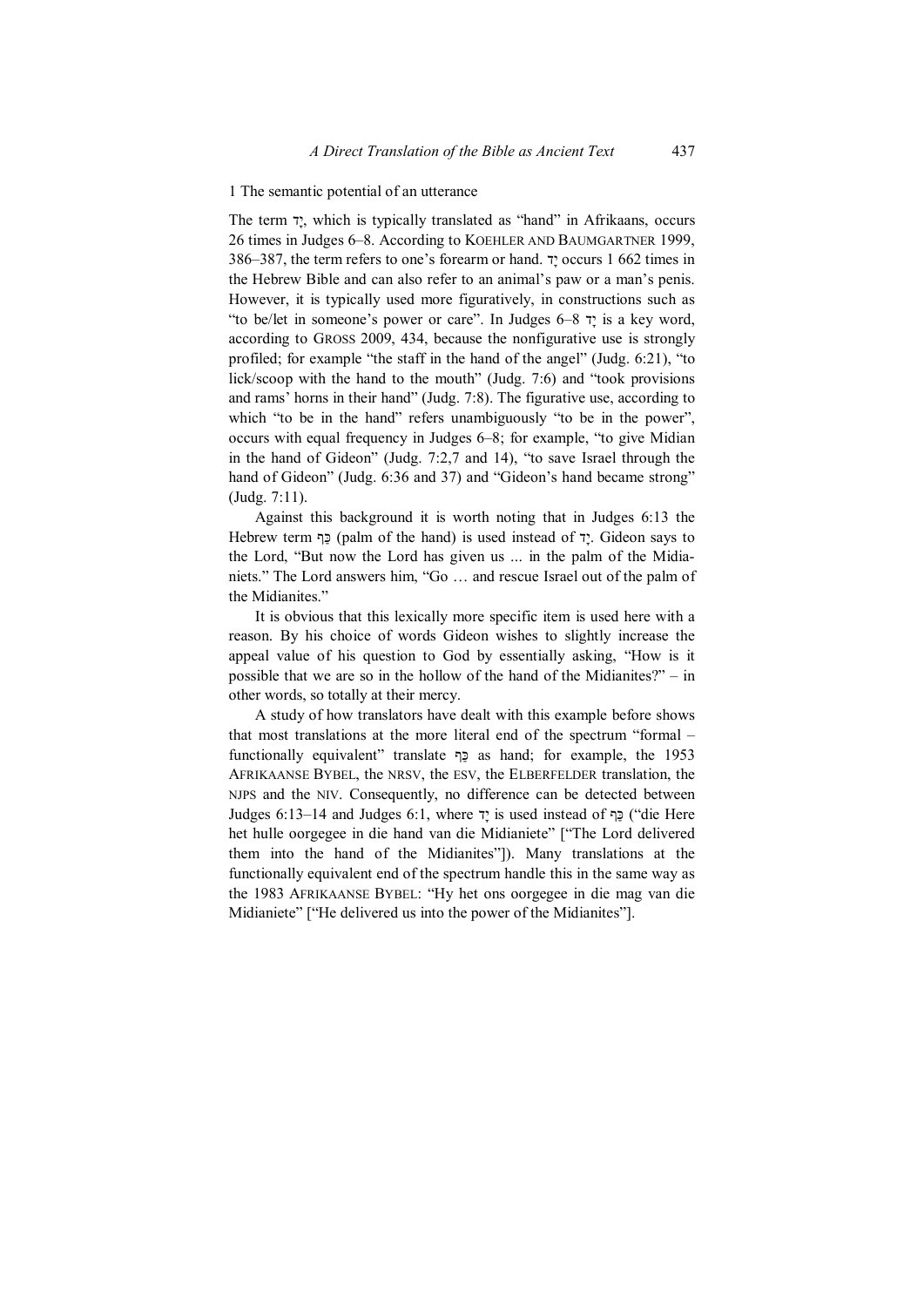In a direct translation, the first question would be whether the communicative clue offered by the words meaning "hand" and "palm of the hand" in Judges 6–8 can be retained in the target language. If "delivered into the hand of x", with "x" referring to someone in a position of authority, is an acceptable idiomatic expression in the target language, "hand" should be retained. In Afrikaans, this is indeed the case. The expression "delivered into the palm of the hand of x", however, is problematic. "Delivered into the hollow of the hand of x" could possibly be considered. If the target language does not allow a translation of that kind, a footnote has to be inserted to explain that the Hebrew text uses a specific term for a particular part of the hand. This principle is even more applicable in the case of דָי. It ensures that the translation does justice to the cohesive effect of a communicative clue, namely the unusually frequent occurrence of the term hand in the narrative of Gideon in Judges 6–8.

While the 1953 AFRIKAANSE BYBEL renders the word ףַכּ in Judges 6:13–4 as hand, there was no alternative but to render it as palm of the hand in Judges 8:6: "Maar die vorste van Sukkot vra: Is die handpalm van Seba en van Sálmuna nou al in u hand, dat …?" ["But the officials of Succoth asked: Is the palm of Zebah and Zalmunna already in your hand that …?"]. However, this is an example of a forced literal translation of the source text that sounds almost nonsensical unless, first, the modernday reader is offered insight into the conceptual world of the source text and, second, the translators have an advanced semantic theory at their disposal. According to MATTHEWS, CHAVALAS AND WALTON 2000, this expression should be understood against the following background: "It was a common practice for a hand to be cut off each dead enemy so that a count of the casualties inflicted could be made. Egyptian monuments from this period depict piles of hands gathered after battle."

However, in this particular construction, palm of the hand also stands metonymically for hand, as is the case elsewhere where a ףַכּ is chopped off (e.g. Deut. 25:12). Translating it here with palm of the hand would be a translation error. The ESV translates Judges 8:6 as follows: "Are the hands of Zebah and Zalmunna already in your hand, that …?" The ELBERFELDER translation solves this problem as follows: "Ist etwa die Faust Sebachs und Zalmunnas schon in deiner Hand?" The NRSV and NIV translate it "Do you already have the hands of Zebah and Zalmunna in your possession?" How many modern readers would be able to infer the relevant cultural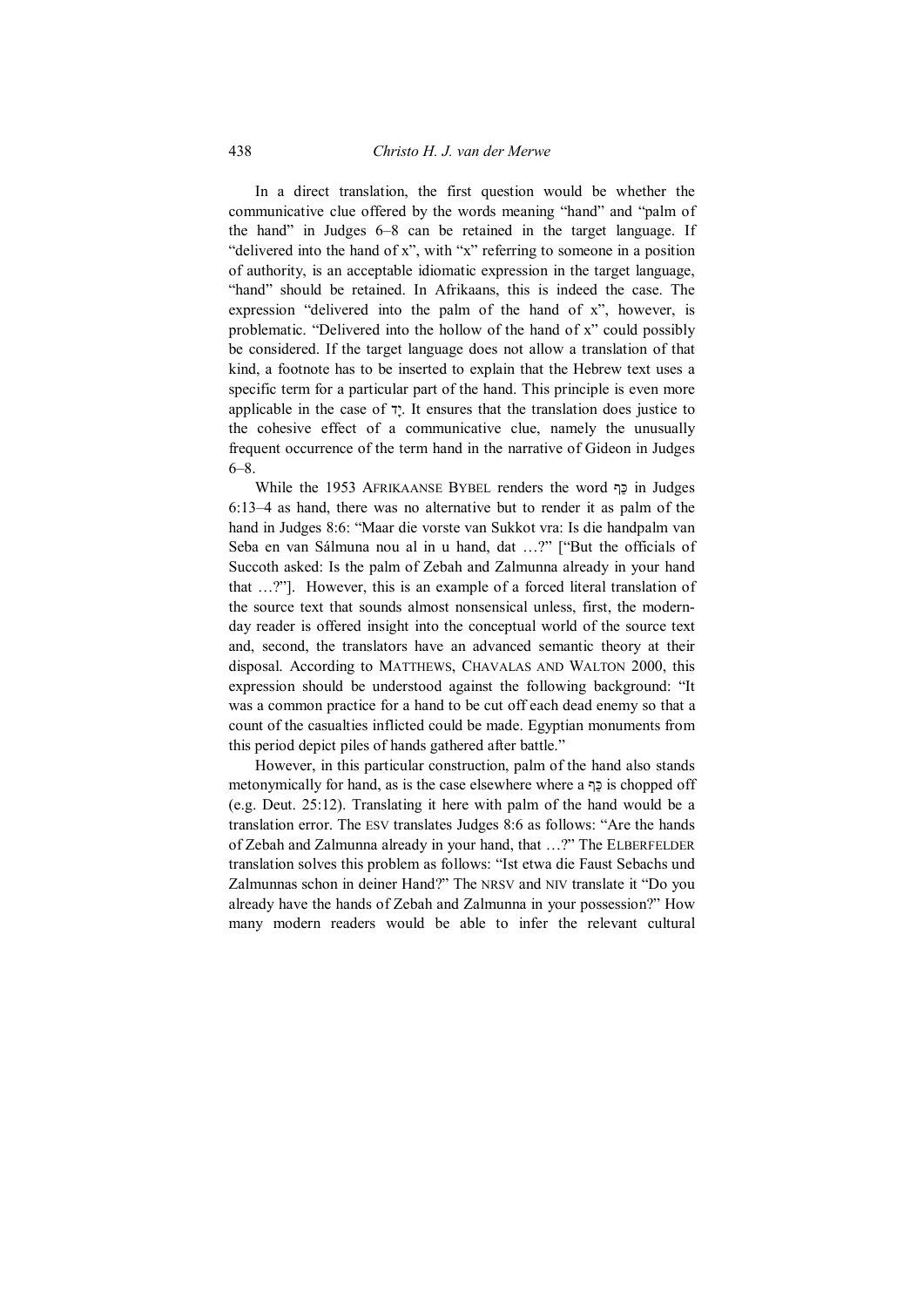information from this expression is an open question. A direct translation of this sentence could read like this: "Het jy al Seba en Sálmuna se hande in jou hand?" ["Do you have the hands of Zebah and Zalmunna in your hand?"] The custom of sometimes chopping off the hands of defeated enemies would have to be explained in a footnote as background information.

## 2 Discourse markers

The study of discourse markers has received a considerable amount of attention in the past three decades. What falls under the superordinate "discourse markers" and how they can be analysed and described has given rise to heated debate. A recent publication that raises this issue describes no less than 22 different approaches to as well as definitions of discourse markers<sup>18</sup>. GUTT 2000, 151–55 describes discourse markers as "pragmatic connectives" – essentially, they give users an indication of the relevance of one utterance in relation to another; or, put differently, of the semantic limitation that utterance B (introduced by discourse marker x) places on utterance A.

ONODERA 2011, 615 offers the following definition: "A discourse marker signals the speaker's view/attitude/judgement with respect to the relationship between the chunks of discourse that precede and follow it, typically in the initial position of the sentence (utterance)." According to MOSEGAARD-HANSEN 2006, 26, these chunks of information can be the content of specific utterances, but they can also be any other relevant information that forms part of the present discourse.

Of all the communicative clues, discourse markers are probably marked most clearly – they are lexicalised, after all. The challenge, however, is how to interpret and translate them. For example, the 1953 AFRI-KAANSE BYBEL renders the discourse marker ןֵכָל that is used in Judges 8:6–7 as daarom [therefore]: "Maar die vorste van Sukkot vra: Is die handpalm van Seba en van Sálmuna nou al in u hand, dat ons aan u leër brood moet gee? Toe sê Gibeon: Daarom (לָבָן), as die Here Seba en Sálmuna in my hand gee, sal ek julle vlees met woestyndorings en distels dors." ["But the officials of Succoth asked: Is the palm of Zebah and Zalmunna already in your hand that we must give your army bread? Then Gideon said, "Therefore (לְכֵוֹ), if the Lord gives Zebah and Zalmunna in

<span id="page-10-0"></span>FISCHER 2006.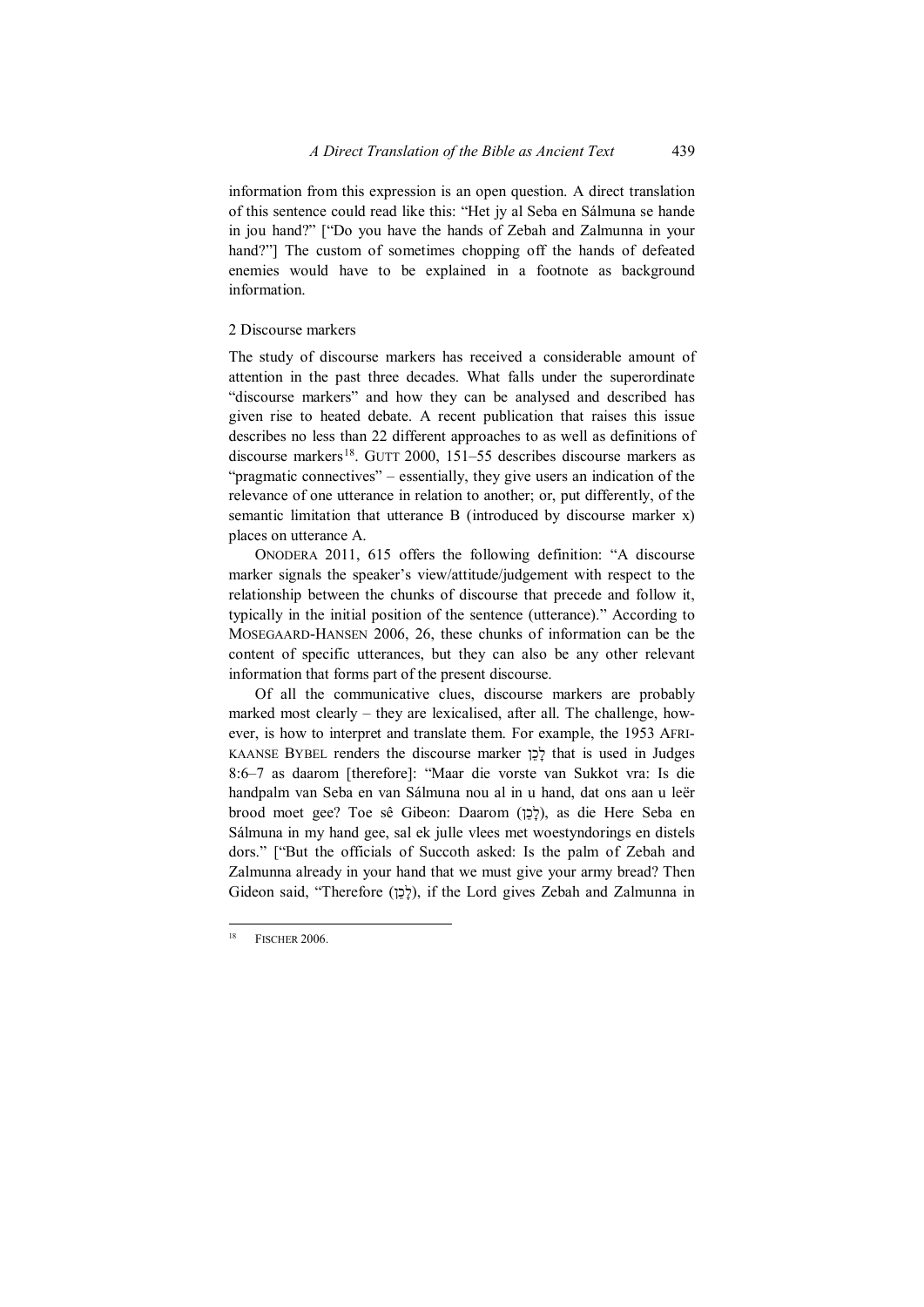my hand, will I flail your flesh with desert thorns and briars."]. This expression, which occurs 200 times in the Old Testament, is indeed typically translated as daarom [therefore] as the 1953 AFRIKAANSE BYBEL (and also the KJV) does. However, it is rendered differently in the majority of recent literal translations (among others) as "for this cause" (NKJV), "all right" (NASB), "fürwahr" (ELBERFELDER), "well then" (ESV and NRSV), "okay then" (ISV), "I swear" (NJPS) and "just for that" (NIV). Some translations closer to the functionally equivalent end of the spectrum simply omit it (1983 AFRIKAANSE BYBEL and NLT) or interpret it as "since you will not help" (NET) or "nee dat nie" ["no not that"] (NBV). Others correspond with the more literal translations, for example using "just for that" (CEB), "all right!" (GNB) or "very well" (NJB).

What all these different translation possibilities suggest is that there are many translation options besides the traditional "daarom" ["therefore"]. However, just because a translation option fits, does not mean that the communicative clue has been understood correctly. The variety of translation options probably indicates that the translators were not quite certain how to handle this clue.

Discourse markers are some of the most difficult linguistic items to analyse and describe. Providing only a few translation options for an ancient language such as Biblical Hebrew does not solve the problem, as the example from Judges 8 shows. For many years I have been trying to understand these little words better, and I can only confirm that discourse markers have become "the cradle of contemporary linguistic semantics" since the 1960s: they are "a unique window onto both the complexity of language construction and interpretation and the understanding of what meaning is about," as NEMO 2006, 375 puts it. In a direct translation, the challenge is to do justice to all the communicative clues of the source text – especially the discourse markers.

Cases such as ןֵכָל challenge scholars with the question, Do you really know how meaning works? This confronts them with the reality that language is a dynamic and complex system. The meaning of a linguistic symbol is not an objective reality that can always be captured in neat, timeless definitions or assumed lexical equivalents. The meaning of words can change as people use them. The problem with this is that it cannot be predicted whether – and, if so, exactly how – these changes will take place. The best that linguists can do is provide explanations of how the changes occurred. Here cognitive semantics has provided insights in recent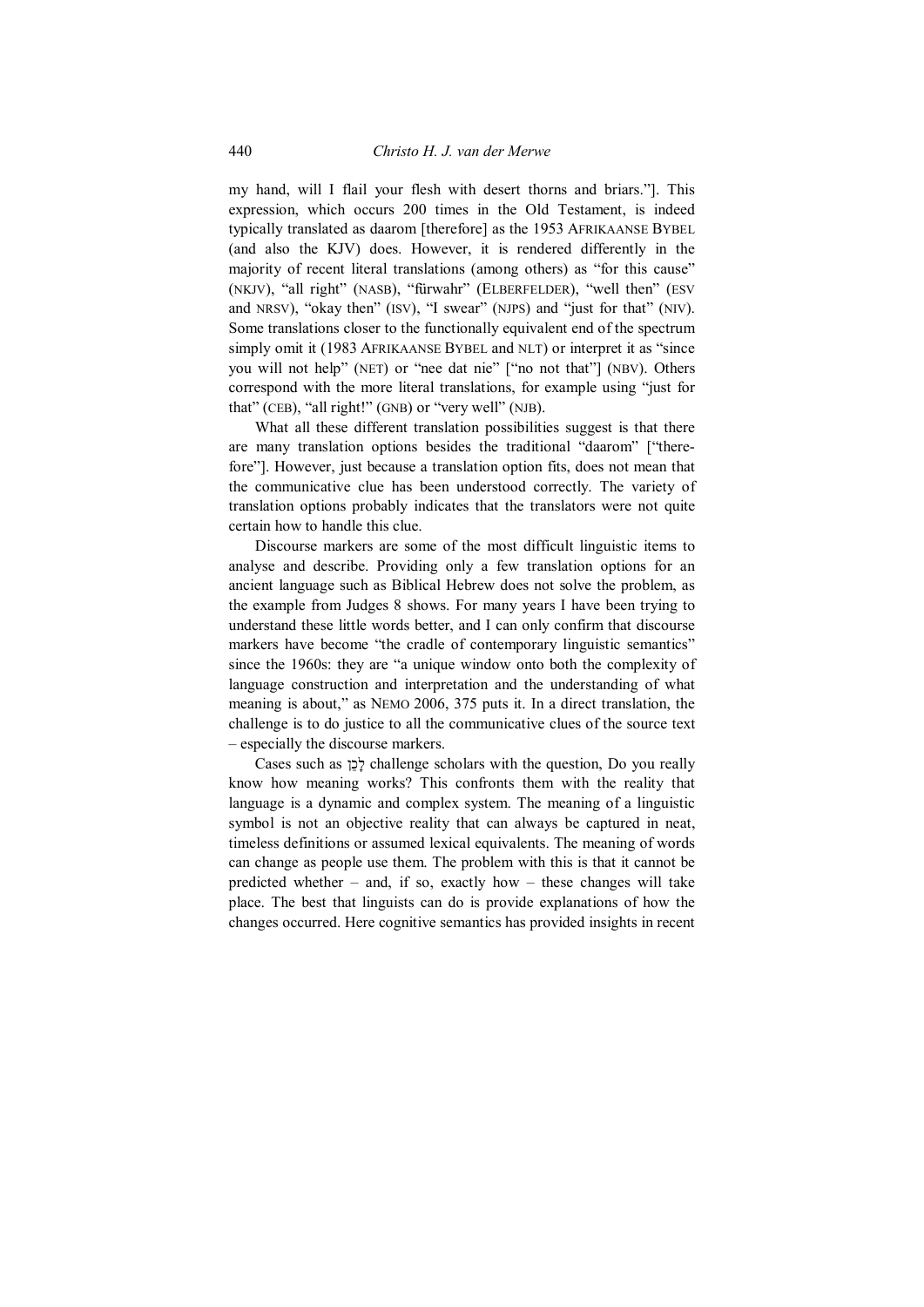years, for example, that the meaning of linguistic expressions typically changes and expands according to general principles. Metaphorical and metonymical shifts are good examples in this regard.

It is important, however, not to lose sight of the cognitive world and the world of experience of the speakers, or of the fact that the connotation of a linguistic expression can become part of the meaning of a word through convention  $-$  that is to say, through regular use in a specific context. From my study of ןֵכָל, it appeared that the expression had a semantic core, namely "under these circumstances".<sup>[19](#page-12-0)</sup> In the Old Testament, prophets mostly used it to announce punishment for their audience after the cause of the announcement of punishment had been described very clearly. So when speakers of Biblical Hebrew heard a prophet say, "Daarom (לֶכֵן), so spreek die Here: ..." ["Therefore (לֶכֶן), thus says the Lord…"], they knew that some punishment or other would be announced and that it would be justified and/or unavoidable "under the circumstances".

It is possible that some translators instead chose "I swear" (NJPS) or "fürwahr" (ELBERFELDER) as the translation of ןֵכָל precisely because Judges 8 also announces a punishment. The above study of this particle indicates that, when it is used in a nonprophetic context in a dialogue between two speakers, speaker B uses ןֵכָל to admit to what speaker A has claimed, but usually follows that by proposing an alternative that neutrallises speaker A's claim or accusation. This happens in only a few instances, but then it definitely has a different connotation from that of prophetic announcement. Compare the following example from Genesis 30:15: "But Leah said to her: 'Is it not enough that you took my husband? Do you now also want to take my sons mandrakes?' Thereupon Rachel responded: 'Alright then (לְכָן), he may sleep with you tonight in exchange for your sons mandrakes."

So in a direct translation, לְכֵן in Judges 8:7 would not simply be omitted (as some functionally equivalent translations have done) or translated as "daarom" ["therefore"] (as in the 1953 AFRIKAANSE BYBEL). Instead, it would be rendered as "all right", "you are right" or "granted".

<span id="page-12-0"></span>See VAN DER MERWE 2014a, 1-32.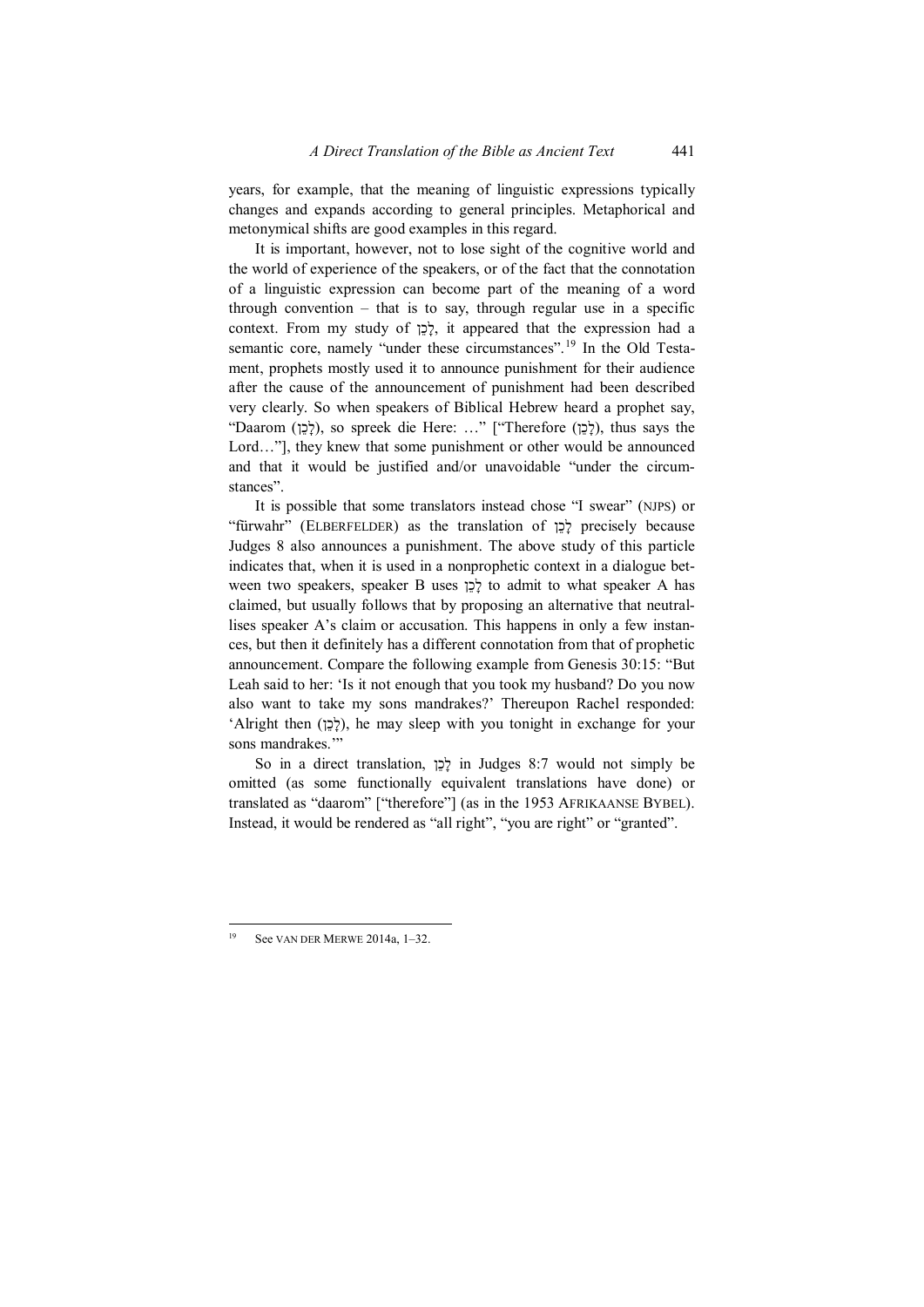#### **Conclusion**

The "direct translation" that the BSSA is preparing at the request of churches that use the Bible in Afrikaans is not a new word-for-word translation of the Bible. This descriptive study illustrates the technical nature of the term. It expresses in particular an effort to provide an innovative solution to the age-old tension between loyalty to the author of the ancient source text and its comprehensibility to serious readers of the Bible today. Although it does offer a solution, the term also gives rise to many new challenges. It brings ordinary readers face to face with the otherness of the language, culture and world of these texts. Linguists and translators of Biblical Hebrew are faced with the sobering reality of all the factors that need to be considered (and researched) in an attempt to translate an ancient text "directly". Because they sometimes have to rely on reconstructions of the conceptual world behind the source text, linguists and translators must concede in such cases that the translation solutions and the explanations they may offer are provisional.

This article has confirmed Gutt's characterisation of Bible translation as a very difficult form of secondary communication, and his concept of communicative clues is useful. However, the finer detail of his characterisation of these clues is fairly vague. Exactly how the meaning of (e.g.) discourse markers work – in other words, how their meaning develops and how their uses and differences in nuance can be described in an ancient, nonspoken language – still needs to be researched more systematically in terms of the insights provided by cognitive semantics. The same applies to the conceptual world(s) behind the semantic potential of other Biblical Hebrew expressions (e.g. נֶפֶּשׁ and נָקְדוֹשׁ). If this applies to Biblical Hebrew, the same types of challenges most probably will have to be confronted when texts from other ancient languages are translated directly. It is thus not too far-fetched to regard this perspective on translation, on the one hand, as a catalyst for research on ancient texts, and on the other, as an important skopos for interdisciplinary research on such texts.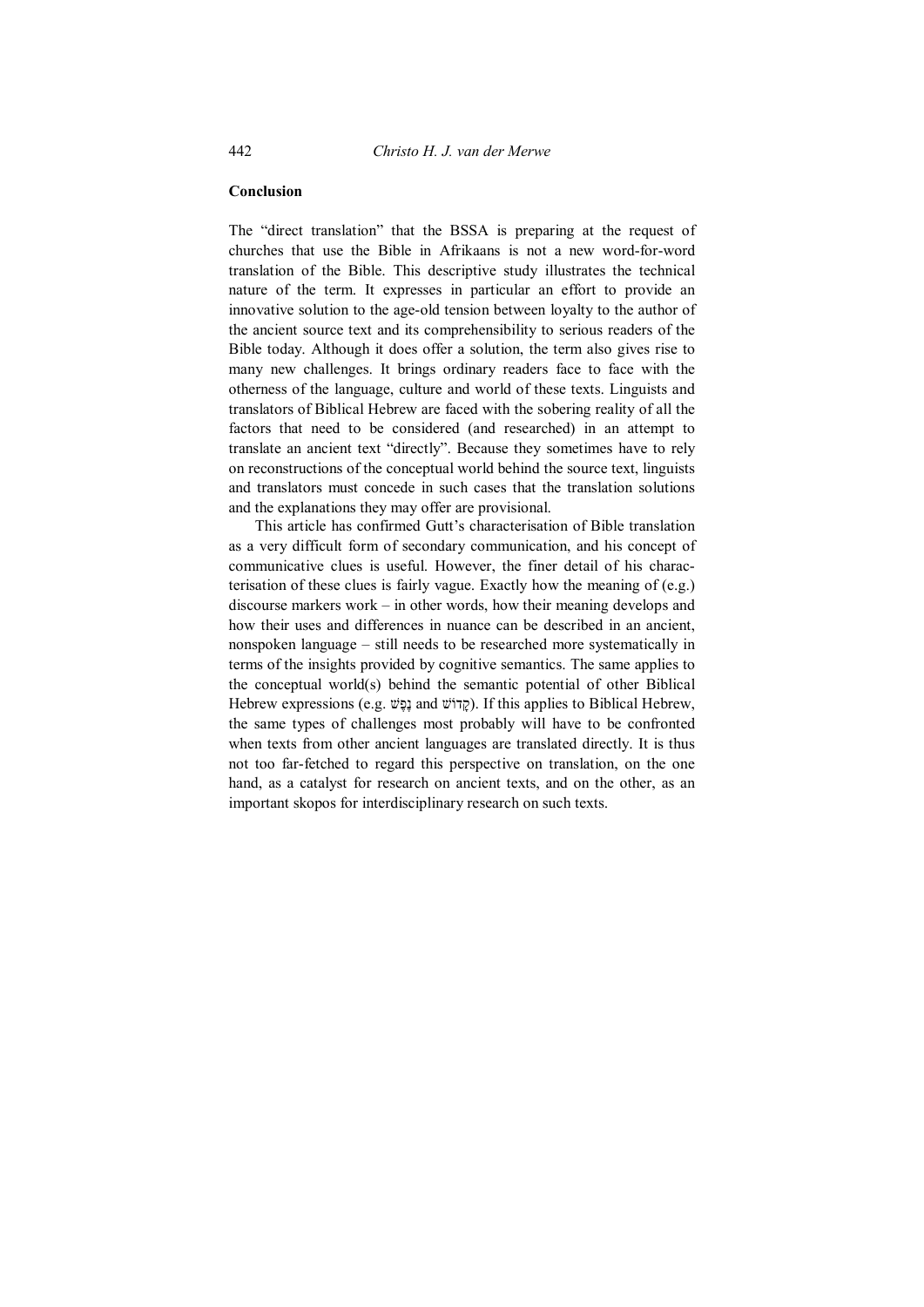# **Bibliography**

AFRIKAANSE BYBEL. Cape Town 1933.

- AFRIKAANSE BYBEL. Revised edition. Cape Town 1953.
- AFRIKAANSE BYBEL. Cape Town 1983.
- CARSON, Donald A., New bible translations: An assessment and prospect, in: KEE, Howard C. (ed.), The Bible in the twenty-first century, New York 1993, 37–67.
- CEB, Common English Bible. Nashville, 2011.
- ELBERFELDER, Die Bibel. Elberfelder Übersetzung, Revidierte Fassung. Wuppertal 1985.
- ESV, The Holy Bible: English Standard Version. Wheaton 2001.
- FISCHER, Kirsten (ed.), Approaches to discourse particles. Amsterdam 2006.
- GEERAERTS, Dirk, Theories of lexical semantics. Oxford 2010.
- GENTZLER, Edwin, Contemporary translation theories. 2nd revised edition. Clevedon 2002.
- GNB, The Holy Bible: The Good News Translation. 2nd edition. New York 1992.
- GROSS, Walter, Richter. Übersetzt und ausgelegt von Walter Groß. Mit Karten von Erasmus Gaß (HThKAT). Freiburg 2009.
- GUTT, Ernst-August, Translation and relevance: Cognition and context. 2nd edition. Manchester 2000.
- HATIM, Basil, Teaching and researching translation. London 2013.
- HENDRIKS, Elizabeth., Die vertaling van metafore in 'n brontaalgerigte vertaling van die Bybel in Afrikaans. Unpublished MA thesis, Stellenbosch University 2006.
- HILL, Harriet, The Bible at crossroads: From translation to communication. Manchester 2006.
- ISV, International Standard Version. Yorba Linda 2011.
- KEE, Howard C. (ed.), The Bible in the twenty-first century. New York 1993.
- KJV, The Holy Bible: King James Version. (Electronic version of the 1900 Authorized Version.) Bellingham 2009.
- KOEHLER, Ludwig / BAUMGARTNER, Walter, The Hebrew and Aramaic lexicon of the Old Testament; subsequently revised by Walter Baumgartner and Johann Jakob Stamm. Grand Rapids 1999.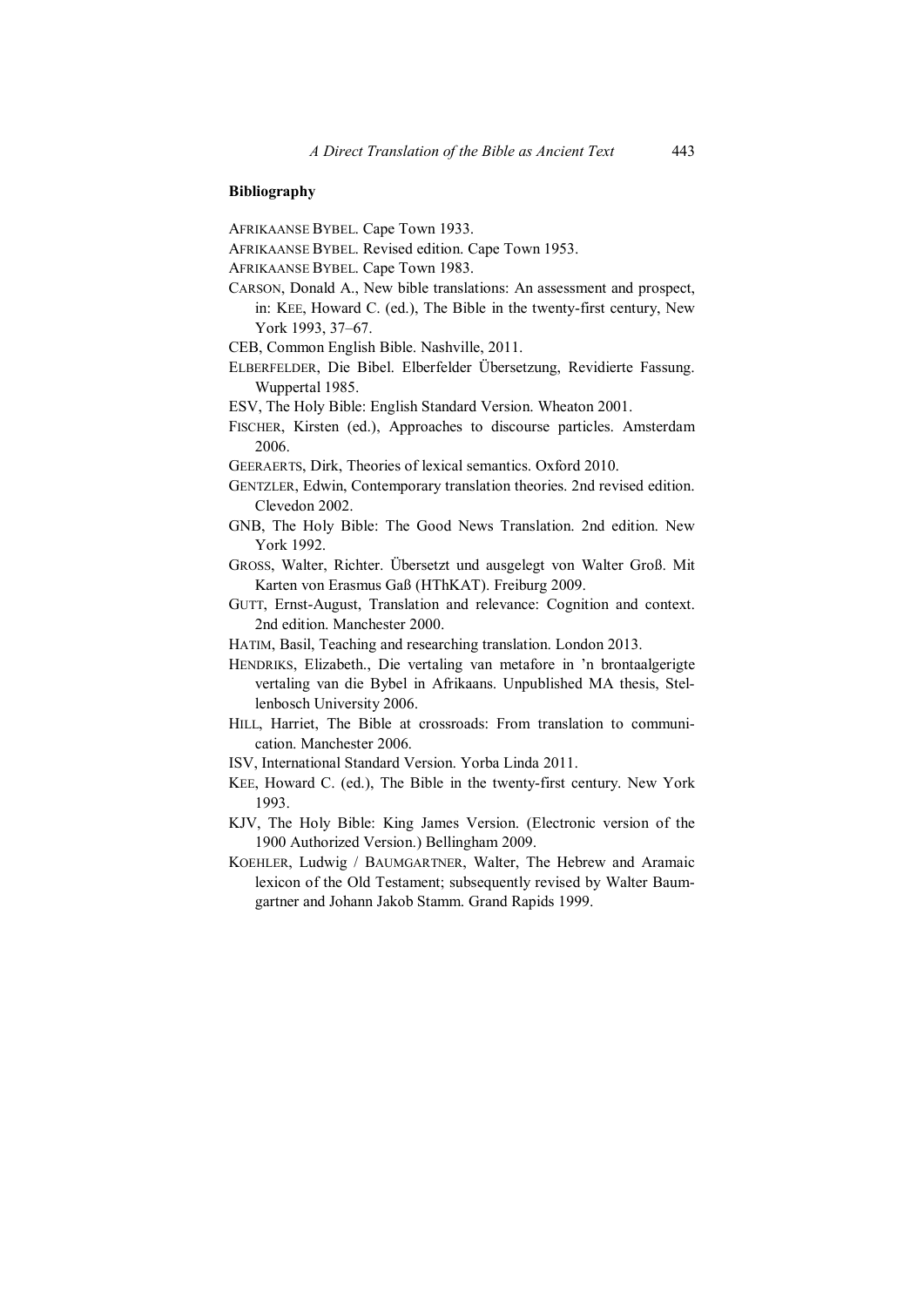- MATTHEWS, Victor H. / CHAVALAS Mark W. / WALTON, John H., The IVP Bible background commentary: Old Testament (electronic version). Downers Grove 2000.
- MOJOLA, Aloo O. / WENDLAND, Ernst R., Scripture translation in the era of translation studies, in: WILT, Timothy (ed.), Bible translation: Frames and reference, Manchester 2002, 1–26.
- MOSEGAARD-HANSEN, Maj-Britt, A dynamic polysemy approach to the lexical semantics of discourse markers, in: FISCHER, K., (ed.) Approaches to discourse particles, Amsterdam 2006, 21–41.
- MUNNÉ, Frederic, Complexity perspectives on language, communication and society, in: MASSIP-BONET, A. and BASTARDAS-BOADA, A. (eds.), The fuzzy complexity of language, Heidelberg 2013, 175-196.
- NARROG, Heiko / HEINE, Bernd (eds.), The Oxford handbook of grammaticalization. Oxford 2011.

NASB, New American Standard Version. La Habra 1986.

- NAUDÉ, Jacobus A., An overview of recent developments in translation studies with special reference to the implications for Bible translation, in: NAUDÉ, J.A. / VAN DER MERWE, C.H.J. (eds.), Contemporary translation studies and Bible translation. Acta Theologica Supplement 2. Bloemfontein 2002, 44-69.
- NAUDÉ, J.A. and van der MERWE, C.H.J. (eds.), Contemporary translation studies and Bible translation. Acta Theologica Supplement 2. Bloemfontein 2002.
- NBV, De Nieuwe Bijbelvertaling. Haarlem 2004.
- NEMO, François, Discourse particles as morphemes and as constructions, in: FISCHER, K. (ed.), Approaches to discourse particles, Amsterdam 2006, 375-402.
- NET, The Net Bible, New English Translation. www.netbible.com 2005.
- NIDA, Eugene A. and TABER, Charles R., The theory and practice of translation. Leiden 1969.
- NIV. New International Version. 4th edition. Grand Rapids 2011.
- NJB, New Jerusalem Bible. New York 1985.
- NJPS, Tanach: The Holy Scriptures. Electronic version of 1985 edition. Philadelphia 1997.
- NKJV, New King James. Nashville 1982.
- NLT, Holy Bible: New Living Translation. Carol Stream 2007.
- NORD, Christiane, Translating as a purposeful activity. Manchester 1997.